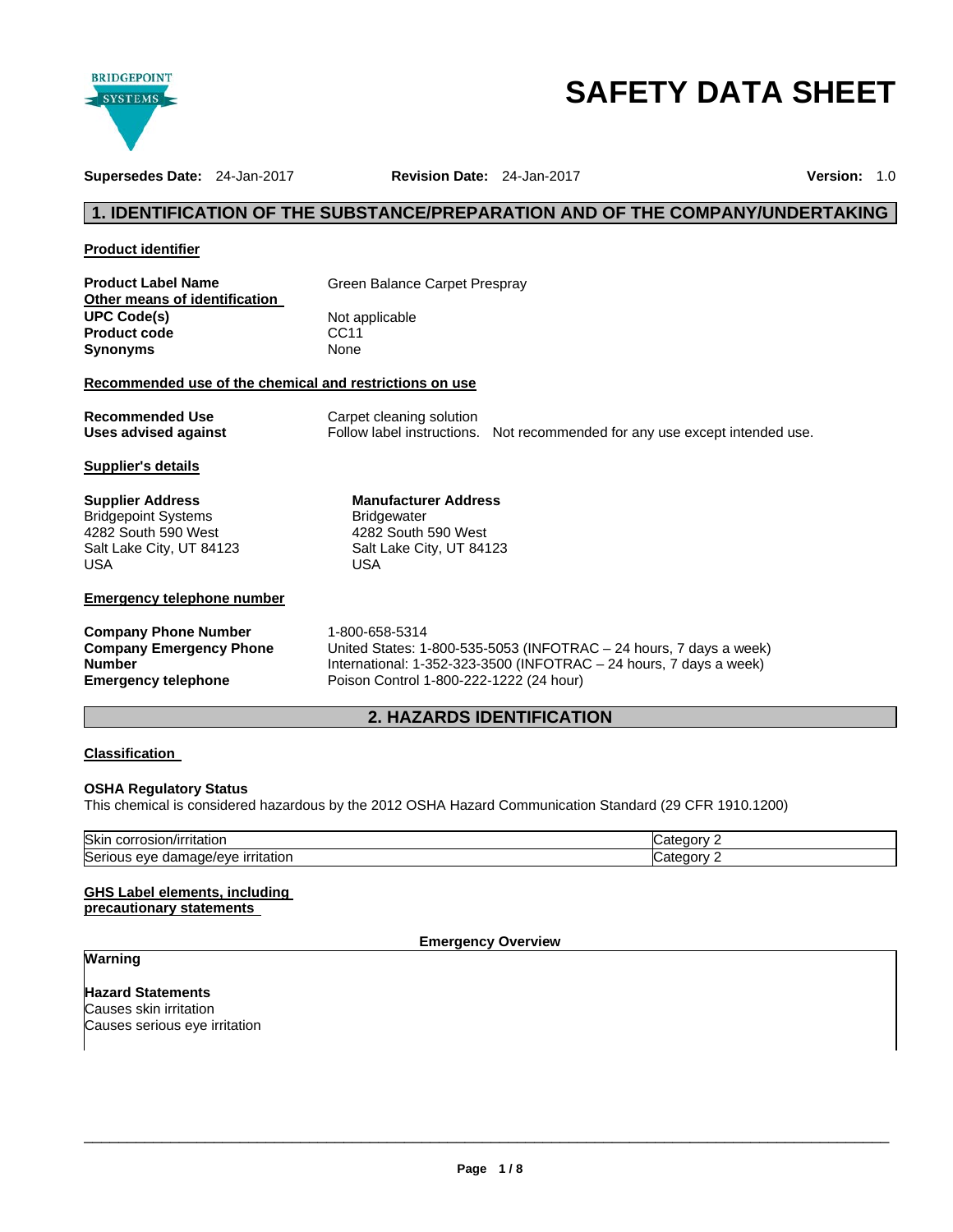

 $\overline{\phantom{a}}$  , and the set of the set of the set of the set of the set of the set of the set of the set of the set of the set of the set of the set of the set of the set of the set of the set of the set of the set of the s

# **Precautionary Statements - Prevention**

Wash face, hands and any exposed skin thoroughly after handling Wear protective gloves/protective clothing/eye protection/face protection

#### **Precautionary Statements - Response**

IF IN EYES: Rinse cautiously with water for several minutes. Remove contact lenses, if present and easy to do. Continue rinsing If eye irritation persists: Get medical advice/attention IF ON SKIN: Wash with plenty of soap and water If skin irritation occurs: Get medical advice/attention Take off contaminated clothing and wash before reuse

# **Hazards not otherwise classified (HNOC)**

**Other information** 

• Causes mild skin irritation

• Harmful to aquatic life

Keep out of reach of children

Please see Section 11. Toxicological Information for further information

9.2311% of the mixture consists of ingredient(s) of unknown toxicity

# **3. COMPOSITION/INFORMATION ON INGREDIENTS**

| <b>Chemical Name</b>      | <b>CAS-No</b> | Weight % | <b>Trade Secret</b> |
|---------------------------|---------------|----------|---------------------|
| -<br>Proprietary Polymer  | Proprietarv   | 10       |                     |
| Proprietary<br>Surfactant | Proprietary   | -        |                     |

\*The exact percentage (concentration) of composition has been withheld as a trade secret

# **4. FIRST AID MEASURES**

| First aid measures for different exposure routes |                                                                                                                                                                                                                                                                                                            |  |  |
|--------------------------------------------------|------------------------------------------------------------------------------------------------------------------------------------------------------------------------------------------------------------------------------------------------------------------------------------------------------------|--|--|
| <b>General advice</b>                            | If symptoms persist, call a physician.                                                                                                                                                                                                                                                                     |  |  |
| Eye contact                                      | Immediately flush with plenty of water. After initial flushing, remove any contact lenses and<br>continue flushing for at least 15 minutes. Keep eye wide open while rinsing. If symptoms<br>persist, call a physician.                                                                                    |  |  |
| <b>Skin contact</b>                              | Remove and wash contaminated clothing before re-use. Wash off immediately with plenty of<br>water. If skin irritation persists, call a physician. Immediate medical attention is not required.<br>Wash off immediately with soap and plenty of water while removing all contaminated clothes<br>and shoes. |  |  |
| <b>Toxic - Inhalation</b>                        | Immediate medical attention is not required. Move to fresh air in case of accidental inhalation<br>of vapors. If symptoms persist, call a physician.                                                                                                                                                       |  |  |
| Ingestion                                        | Clean mouth with water and drink afterwards plenty of water. Never give anything by mouth<br>to an unconscious person. Consult a physician. Do NOT induce vomiting.                                                                                                                                        |  |  |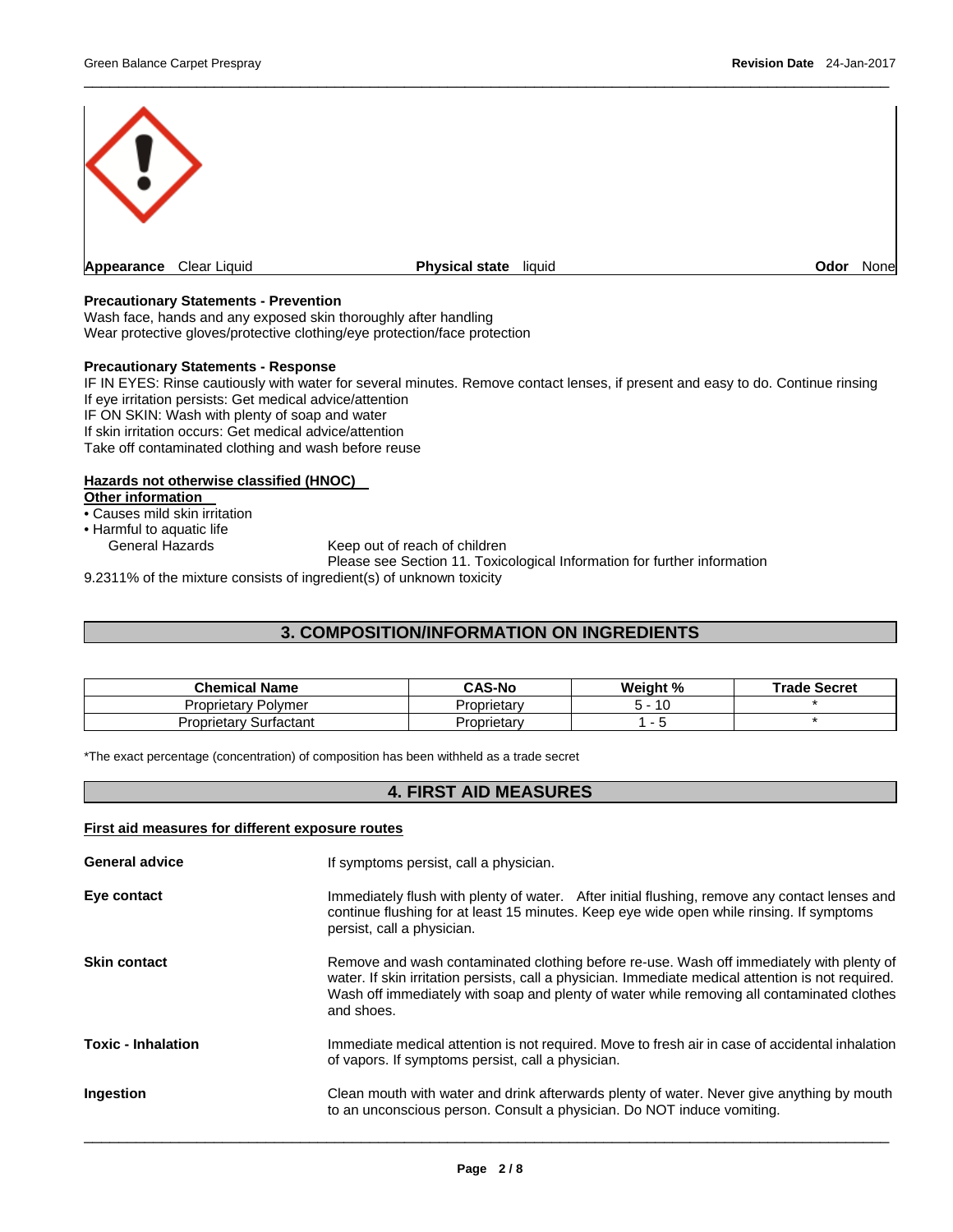# **Most important symptoms/effects, acute and delayed Main Symptoms No information available. Indication of immediate medical attention and special treatment needed, if necessary Notes to physician Treat symptomatically. 5. FIRE-FIGHTING MEASURES Suitable Extinguishing Media**

Use extinguishing measures that are appropriate to local circumstances and the surrounding environment.

**Unsuitable Extinguishing Media** CAUTION: Use of water spray when fighting fire may be inefficient.

#### **Specific hazards arising from the chemical**

No information available.

**Hazardous Combustion Products**  No information available.

**Protection of First-aiders** Use personal protective equipment.

**Explosion Data Sensitivity to Mechanical Impact** None. **Sensitivity to Static Discharge** None.

#### **Protective Equipment and Precautions for Firefighters**

Wear self contained breathing apparatus for fire fighting if necessary.

# **6. ACCIDENTAL RELEASE MEASURES**

 $\overline{\phantom{a}}$  , and the set of the set of the set of the set of the set of the set of the set of the set of the set of the set of the set of the set of the set of the set of the set of the set of the set of the set of the s

# **Personal precautions, protective equipment and emergency procedures**

| <b>Personal precautions</b>                           | Use personal protective equipment. Evacuate personnel to safe areas. Keep people away<br>from and upwind of spill/leak.                                                                                                                                                                                                                      |  |  |  |
|-------------------------------------------------------|----------------------------------------------------------------------------------------------------------------------------------------------------------------------------------------------------------------------------------------------------------------------------------------------------------------------------------------------|--|--|--|
| Advice for emergency responders                       | For personal protection see section 8.                                                                                                                                                                                                                                                                                                       |  |  |  |
| <b>Environmental precautions</b>                      |                                                                                                                                                                                                                                                                                                                                              |  |  |  |
| <b>Environmental precautions</b>                      | See Section 12 for additional Ecological Information. Do not flush into surface water or<br>sanitary sewer system. Prevent further leakage or spillage if safe to do so. Prevent product<br>from entering drains.                                                                                                                            |  |  |  |
| Methods and materials for containment and cleaning up |                                                                                                                                                                                                                                                                                                                                              |  |  |  |
| <b>Methods for Containment</b>                        | Prevent further leakage or spillage if safe to do so.                                                                                                                                                                                                                                                                                        |  |  |  |
| Methods for cleaning up                               | Use personal protective equipment. Dam up. Cover liquid spill with sand, earth or other<br>noncombustible absorbent material. Take up mechanically, placing in appropriate containers<br>for disposal. Clean contaminated surface thoroughly. Soak up with inert absorbent material.<br>Pick up and transfer to properly labeled containers. |  |  |  |

# **7. HANDLING AND STORAGE**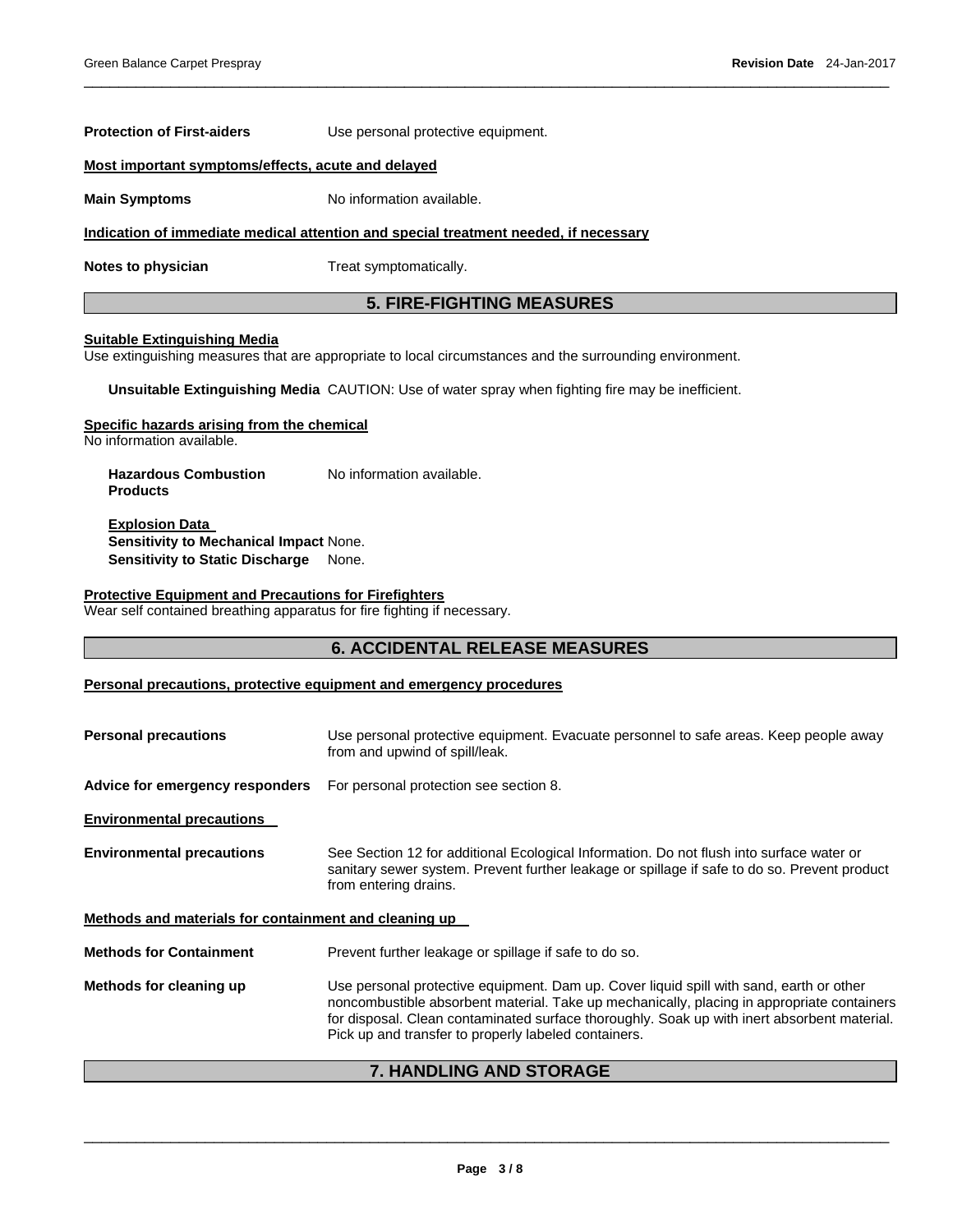#### **Precautions for safe handling**

| Advice on safe handling                                               | Use only in area provided with appropriate exhaust ventilation. Wear personal protective<br>equipment. Do not breathe vapors or spray mist.      |  |  |
|-----------------------------------------------------------------------|--------------------------------------------------------------------------------------------------------------------------------------------------|--|--|
| Conditions for safe storage, including any incompatibilities          |                                                                                                                                                  |  |  |
| <b>Technical measures/Storage</b><br>conditions                       | Keep containers tightly closed in a cool, well-ventilated place. Keep in properly labeled<br>containers.                                         |  |  |
| <b>Packaging material</b>                                             | Keep product in packaging product is initially sold in.                                                                                          |  |  |
| Incompatible products                                                 | None known based on information supplied.                                                                                                        |  |  |
| 8. EXPOSURE CONTROLS/PERSONAL PROTECTION                              |                                                                                                                                                  |  |  |
| <b>Control parameters</b>                                             |                                                                                                                                                  |  |  |
| <b>Exposure Guidelines</b>                                            | This product does not contain any hazardous materials with occupational exposure limits<br>established by the region specific regulatory bodies. |  |  |
| <b>Appropriate engineering controls</b>                               |                                                                                                                                                  |  |  |
| <b>Engineering Measures</b>                                           | Showers<br>Eyewash stations<br>Ventilation systems.                                                                                              |  |  |
| Individual protection measures, such as personal protective equipment |                                                                                                                                                  |  |  |

 $\overline{\phantom{a}}$  , and the set of the set of the set of the set of the set of the set of the set of the set of the set of the set of the set of the set of the set of the set of the set of the set of the set of the set of the s

**Eye/Face Protection Tightly fitting safety goggles. Face-shield.** 

**Skin and body protection** No special protective equipment required.

**Respiratory protection** If exposure limits are exceeded or irritation is experienced, NIOSH/MSHA approved respiratory protection should be worn. Positive-pressure supplied air respirators may be required for high airborne contaminant concentrations. Respiratory protection must be provided in accordance with current local regulations.

**Hygiene measures** When using, do not eat, drink or smoke. Provide regular cleaning of equipment, work area and clothing.

# **9. PHYSICAL AND CHEMICAL PROPERTIES**

# **Physical and chemical properties**

| liquid<br>Clear Liquid<br>Light amber   | Odor<br>Odor threshold                                                                                         | None<br>No information available |
|-----------------------------------------|----------------------------------------------------------------------------------------------------------------|----------------------------------|
| <b>Values</b>                           | • Method<br><b>Remarks</b>                                                                                     |                                  |
|                                         |                                                                                                                |                                  |
|                                         |                                                                                                                |                                  |
| $\degree$ C / > 212 $\degree$ F<br>100. | No information available                                                                                       |                                  |
|                                         |                                                                                                                |                                  |
| No information available                |                                                                                                                |                                  |
|                                         |                                                                                                                |                                  |
| No information available                |                                                                                                                |                                  |
| No information available                |                                                                                                                |                                  |
| 17.5                                    |                                                                                                                |                                  |
|                                         | 9.0<br>8.0<br>No information available<br>$^{\circ}$ C / > 212 $^{\circ}$ F<br>100<br>No information available | $=$                              |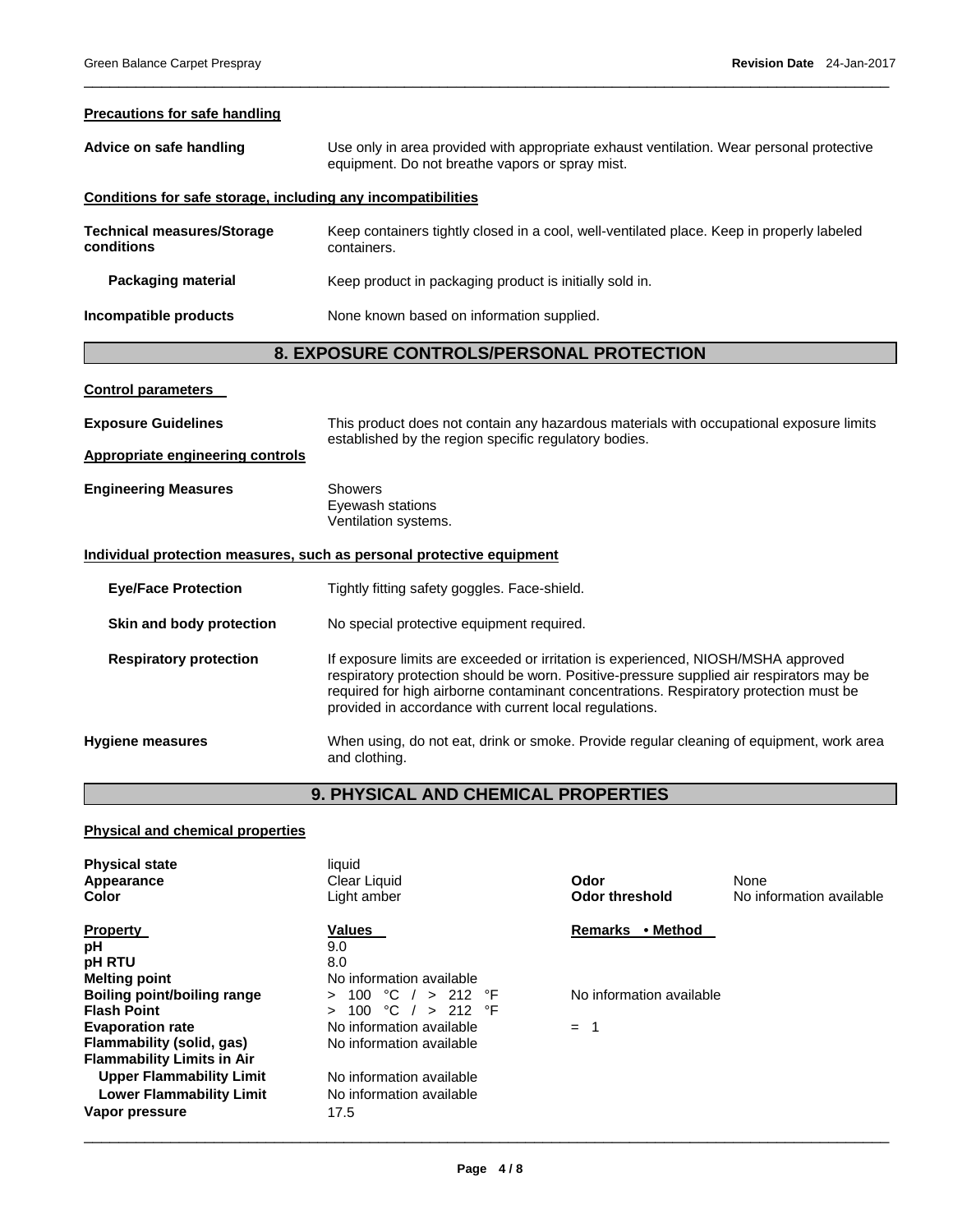| Vapor density                                                         | No information available |     |      |
|-----------------------------------------------------------------------|--------------------------|-----|------|
| <b>Specific Gravity</b>                                               | 1.014                    |     |      |
| <b>Water solubility</b>                                               | Soluble in water         |     |      |
| Solubility in other solvents                                          | No information available |     |      |
| <b>Partition coefficient: n-octanol/waterNo information available</b> |                          |     |      |
| <b>Autoignition temperature</b>                                       | No information available |     |      |
| <b>Decomposition temperature</b>                                      | No information available |     |      |
| Viscosity, kinematic                                                  | No information available | 200 | CDS. |
| Viscosity, dynamic                                                    | No information available |     |      |
| <b>Explosive properties</b>                                           | No information available |     |      |
| <b>Oxidizing Properties</b>                                           | No information available |     |      |
| <b>Other information</b>                                              |                          |     |      |
| Softening point                                                       | No information available |     |      |
| <b>Molecular weight</b>                                               | No information available |     |      |
| <b>VOC Content(%)</b>                                                 | No information available |     |      |
| <b>Density VALUE</b>                                                  | No information available |     |      |
| <b>Bulk Density VALUE</b>                                             | No information available |     |      |
| <b>Fragrance</b>                                                      | No Fragrance             |     |      |
|                                                                       |                          |     |      |

# **10. STABILITY AND REACTIVITY**

 $\overline{\phantom{a}}$  , and the set of the set of the set of the set of the set of the set of the set of the set of the set of the set of the set of the set of the set of the set of the set of the set of the set of the set of the s

# **Reactivity**

**Chemical stability** Stable under recommended storage conditions.

#### **Possibility of hazardous reactions**

None under normal processing.

Hazardous Polymerization None under normal processing.

# **Conditions to Avoid**

Extremes of temperature and direct sunlight.

# **Incompatible Materials**

None known based on information supplied.

# **Hazardous Decomposition Products**

None known based on information supplied.

# **11. TOXICOLOGICAL INFORMATION**

# **Information on likely routes of exposure**

#### **Product Information**

| <b>Toxic - Inhalation</b> | Avoid breathing vapors or mists. May cause irritation of respiratory tract.            |  |  |  |  |
|---------------------------|----------------------------------------------------------------------------------------|--|--|--|--|
| Eye contact               | Avoid contact with eyes. Irritating to eyes.                                           |  |  |  |  |
| <b>Skin contact</b>       | Avoid contact with skin. Irritating to skin.                                           |  |  |  |  |
| Ingestion                 | Do not taste or swallow. Ingestion may cause stomach discomfort. May cause irritation. |  |  |  |  |

# **Information on toxicological effects**

**Symptoms No information available.**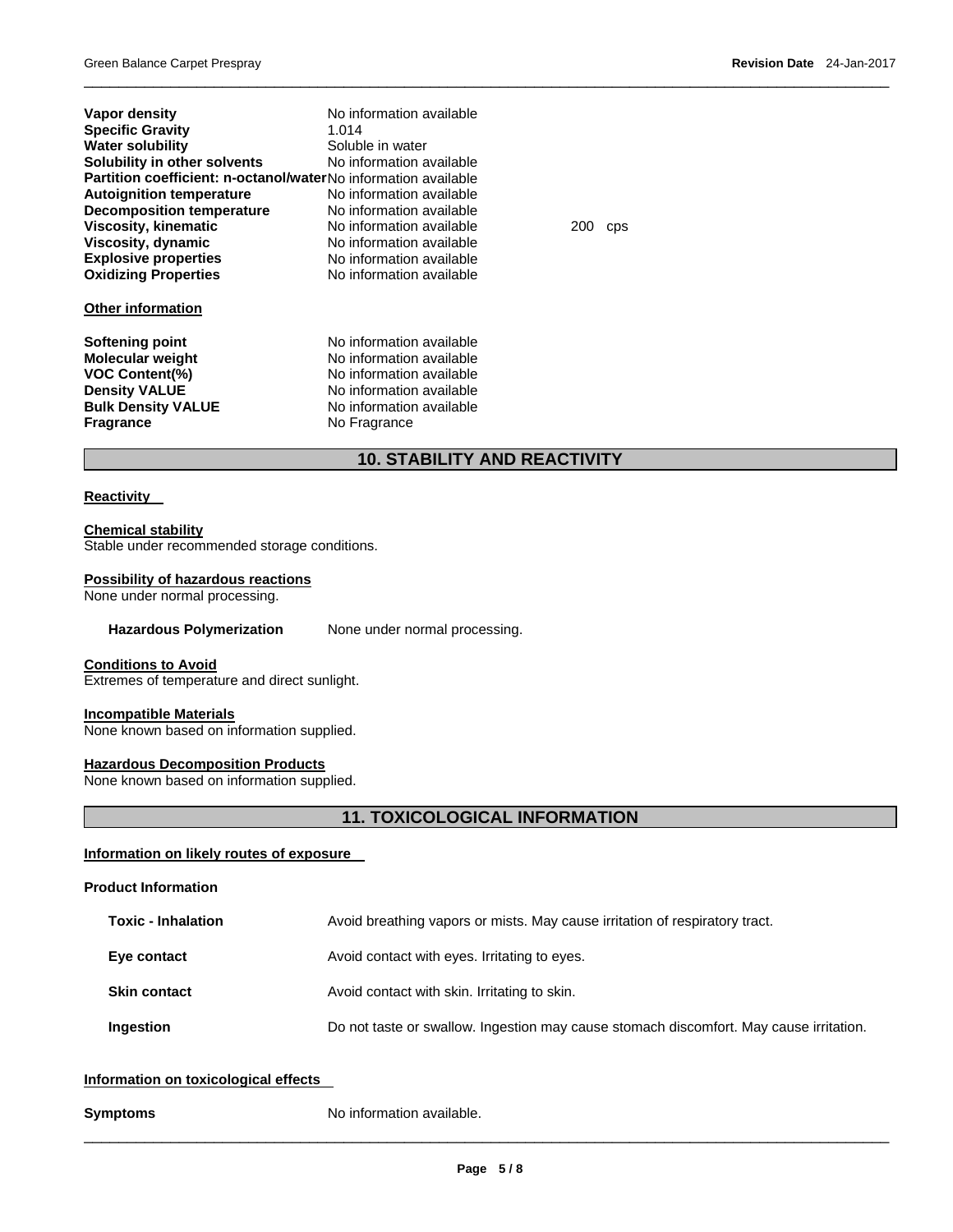# **Delayed and immediate effects as well as chronic effects from short and long-term exposure**

 $\overline{\phantom{a}}$  , and the set of the set of the set of the set of the set of the set of the set of the set of the set of the set of the set of the set of the set of the set of the set of the set of the set of the set of the s

| <b>Skin corrosion/irritation</b><br>Eye damage/irritation<br>Sensitization<br><b>Germ Cell Mutagenicity</b><br>Carcinogenicity<br><b>Reproductive toxicity</b><br><b>Developmental Toxicity</b><br><b>STOT - single exposure</b><br><b>STOT - repeated exposure</b><br><b>Chronic toxicity</b><br><b>Aspiration hazard</b><br>Numerical measures of toxicity - Product Information<br>Unknown acute toxicity | No information available.<br>No information available.<br>No information available.<br>No information available.<br>No information available.<br>No information available.<br>No information available.<br>No information available.<br>No information available.<br>Avoid repeated exposure.<br>No information available.<br>9.2311% of the mixture consists of ingredient(s) of unknown toxicity |  |  |  |  |  |  |  |
|--------------------------------------------------------------------------------------------------------------------------------------------------------------------------------------------------------------------------------------------------------------------------------------------------------------------------------------------------------------------------------------------------------------|----------------------------------------------------------------------------------------------------------------------------------------------------------------------------------------------------------------------------------------------------------------------------------------------------------------------------------------------------------------------------------------------------|--|--|--|--|--|--|--|
| <b>ATEmix (oral)</b>                                                                                                                                                                                                                                                                                                                                                                                         | The following values are calculated based on chapter 3.1 of the GHS document .<br>11572                                                                                                                                                                                                                                                                                                            |  |  |  |  |  |  |  |
|                                                                                                                                                                                                                                                                                                                                                                                                              | <b>12. ECOLOGICAL INFORMATION</b>                                                                                                                                                                                                                                                                                                                                                                  |  |  |  |  |  |  |  |
| <b>Ecotoxicity</b>                                                                                                                                                                                                                                                                                                                                                                                           |                                                                                                                                                                                                                                                                                                                                                                                                    |  |  |  |  |  |  |  |
|                                                                                                                                                                                                                                                                                                                                                                                                              | 9.3307% of the mixture consists of components(s) of unknown hazards to the aquatic environment                                                                                                                                                                                                                                                                                                     |  |  |  |  |  |  |  |
| Persistence and degradability<br>No information available.                                                                                                                                                                                                                                                                                                                                                   |                                                                                                                                                                                                                                                                                                                                                                                                    |  |  |  |  |  |  |  |
| <b>Bioaccumulation</b><br>No information available.                                                                                                                                                                                                                                                                                                                                                          |                                                                                                                                                                                                                                                                                                                                                                                                    |  |  |  |  |  |  |  |
| Other adverse effects                                                                                                                                                                                                                                                                                                                                                                                        | No information available                                                                                                                                                                                                                                                                                                                                                                           |  |  |  |  |  |  |  |
|                                                                                                                                                                                                                                                                                                                                                                                                              | <b>13. DISPOSAL CONSIDERATIONS</b>                                                                                                                                                                                                                                                                                                                                                                 |  |  |  |  |  |  |  |
| <b>Waste treatment</b>                                                                                                                                                                                                                                                                                                                                                                                       |                                                                                                                                                                                                                                                                                                                                                                                                    |  |  |  |  |  |  |  |
| <b>Waste Disposal Methods</b>                                                                                                                                                                                                                                                                                                                                                                                | Disposal should be in accordance with applicable regional, national and local laws and<br>regulations.                                                                                                                                                                                                                                                                                             |  |  |  |  |  |  |  |
| <b>Contaminated packaging</b>                                                                                                                                                                                                                                                                                                                                                                                | Do not re-use empty containers.                                                                                                                                                                                                                                                                                                                                                                    |  |  |  |  |  |  |  |
| <b>14. TRANSPORT INFORMATION</b>                                                                                                                                                                                                                                                                                                                                                                             |                                                                                                                                                                                                                                                                                                                                                                                                    |  |  |  |  |  |  |  |
|                                                                                                                                                                                                                                                                                                                                                                                                              |                                                                                                                                                                                                                                                                                                                                                                                                    |  |  |  |  |  |  |  |
| <u>DOT</u>                                                                                                                                                                                                                                                                                                                                                                                                   | Not regulated                                                                                                                                                                                                                                                                                                                                                                                      |  |  |  |  |  |  |  |
| <b>IMDG</b>                                                                                                                                                                                                                                                                                                                                                                                                  | Not regulated                                                                                                                                                                                                                                                                                                                                                                                      |  |  |  |  |  |  |  |
| IATA                                                                                                                                                                                                                                                                                                                                                                                                         | Not regulated                                                                                                                                                                                                                                                                                                                                                                                      |  |  |  |  |  |  |  |
|                                                                                                                                                                                                                                                                                                                                                                                                              | <b>15. REGULATORY INFORMATION</b>                                                                                                                                                                                                                                                                                                                                                                  |  |  |  |  |  |  |  |
| <b>International Inventories</b><br><b>TSCA</b><br><b>DSL/NDSL</b>                                                                                                                                                                                                                                                                                                                                           | Complies<br>Complies                                                                                                                                                                                                                                                                                                                                                                               |  |  |  |  |  |  |  |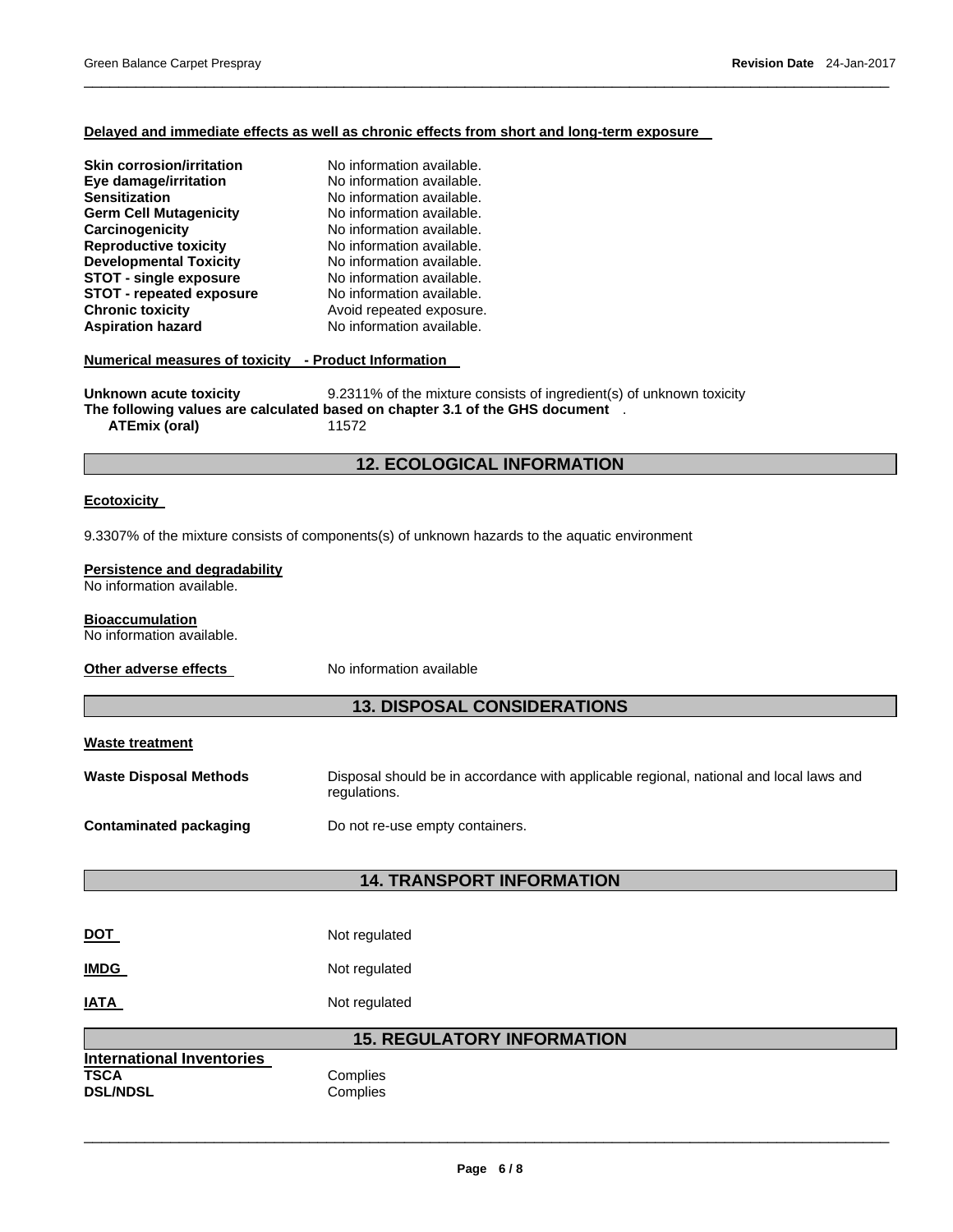# **Legend:**

**TSCA** - United States Toxic Substances Control Act Section 8(b) Inventory **DSL/NDSL** - Canadian Domestic Substances List/Non-Domestic Substances List

# **US Federal Regulations**

# **SARA 313**

Section 313 of Title III of the Superfund Amendments and Reauthorization Act of 1986 (SARA). This product does not contain any chemicals which are subject to the reporting requirements of the Act and Title 40 of the Code of Federal Regulations, Part 372.

 $\overline{\phantom{a}}$  , and the set of the set of the set of the set of the set of the set of the set of the set of the set of the set of the set of the set of the set of the set of the set of the set of the set of the set of the s

| SARA 311/312 Hazard Categories           |     |
|------------------------------------------|-----|
| <b>Acute Health Hazard</b>               | Yes |
| <b>Chronic Health Hazard</b>             | No  |
| <b>Fire Hazard</b>                       | No  |
| <b>Sudden Release of Pressure Hazard</b> | No  |
| <b>Reactive Hazard</b>                   | N٥  |
|                                          |     |

# **Clean Water Act**

This product does not contain any substances regulated as pollutants pursuant to the Clean Water Act (40 CFR 122.21 and 40 CFR 122.42).

# **CERCLA**

This material, as supplied, does not contain any substances regulated as hazardous substances under the Comprehensive Environmental Response Compensation and Liability Act (CERCLA) (40 CFR 302) or the Superfund Amendments and Reauthorization Act (SARA) (40 CFR 355). There may be specific reporting requirements at the local, regional, or state level pertaining to releases of this material.

# **US State Regulations**

# **California Proposition 65**

This product does not contain any Proposition 65 chemicals.

# **U.S. State Right-to-Know Regulations**

This product does not contain any substances regulated by state right-to-know regulations

# **U.S. EPA Label information**

**EPA Pesticide Registration Number** Not applicable

| <b>16. OTHER INFORMATION</b>                 |                        |                    |                                       |  |                          |  |                                           |  |  |
|----------------------------------------------|------------------------|--------------------|---------------------------------------|--|--------------------------|--|-------------------------------------------|--|--|
| <u>NFPA</u>                                  | <b>Health hazard</b> 1 |                    | Flammability                          |  | <b>Instability</b> 0     |  | <b>Physical and chemical</b><br>hazards - |  |  |
| HMIS                                         | Health hazard 1        |                    | Flammability                          |  | <b>Physical Hazard</b> 0 |  | Personal protection X                     |  |  |
| <b>Prepared By</b>                           |                        | <b>Bridgewater</b> | Environmental Health & Safety Manager |  |                          |  |                                           |  |  |
| <b>Revision Date</b><br><b>Revision Note</b> |                        | 24-Jan-2017        |                                       |  |                          |  |                                           |  |  |
| No information available                     |                        |                    |                                       |  |                          |  |                                           |  |  |

# **Disclaimer**

**The (M)SDS is intended to provide a brief summary of our knowledge and guidance regarding the use of this material. The information contained here has been compiled from sources considered by Bridgewater LLC to be dependable and is accurate to the best of the Company's knowledge. It is not meant to be an all-inclusive document on worldwide hazard communication regulations.** 

**This information is offered in good faith. Each user of this material needs to evaluate the conditions of use and design the appropriate protective mechanisms to prevent employee exposures, property damage or release to the environment. Bridgewater LLC assumes no responsibility for injury to the recipient of third persons, or for any damage to any property resulting from misuse of the product.**